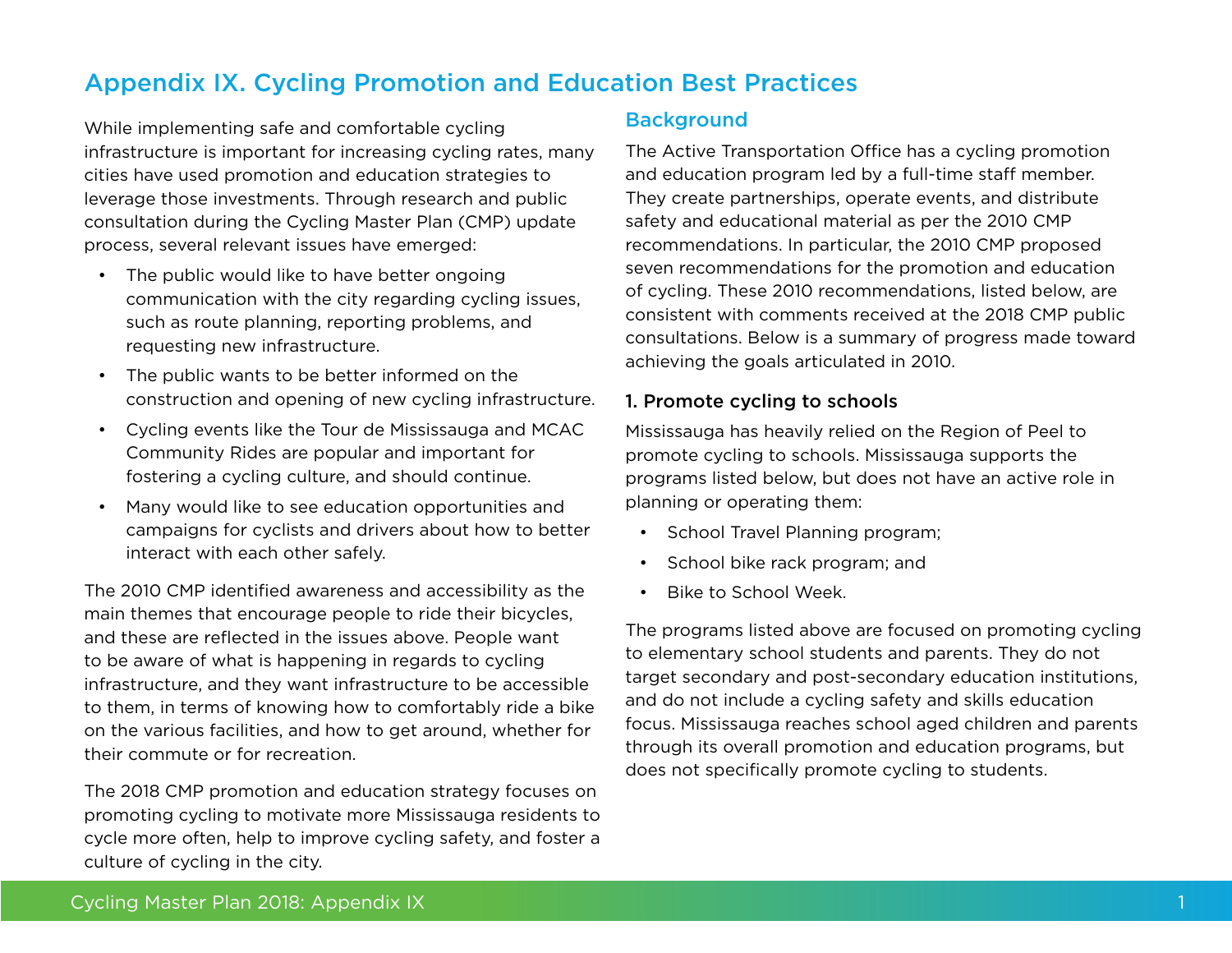#### 2. Increase awareness of cycling to the general population

Mississauga has made significant progress in increasing awareness of cycling among city residents. The efforts of the Active Transportation Office, Mississauga Cycling Advisory Committee (MCAC), Region of Peel and other stakeholders have created an annual promotion program that promotes cycling to residents. This program includes:

- Bike Month:
- Bike to School Week:
- MCAC Community Rides;
- Tour de Mississauga:
- Mississauga Bike Challenge;
- Mississauga Bikes website; and
- Mississauga Bike Ambassador program.

The 2010 CMP also recommended establishing and implementing a communication plan as an action item. A formal communication plan was never developed. Some communication tactics such as the cycling report card and cycling safety guidebook were developed after adoption of the 2010 CMP, but they have not been continually updated. The increased awareness of cycling in the city was mainly achieved through individual projects, events and programming.



The city's current cycling promotion program also includes the creation and/or distribution of published materials. In particular, the city uses a bike map to promote the cycling network. The bike map is planned to be updated annually, and distributed to residents through the city's website, community centres, libraries, bike shops and at community events throughout the year.

## 3. Foster community cycling events

Mississauga has developed a strong community event portfolio that provides residents with the opportunity to cycle in the city. MCAC launched the Tour de Mississauga in 2007, and the community rides series in 2012. The Active Transportation Office took over responsibility for the management of the Tour de Mississauga in 2017, however this was intended to be temporary, as it is outside the scope of Transportation and Works to operate events. The Active Transportation Office also supports the Mississauga Cycling Advisory Committee with organizing and operating community rides. Combined, the events host an average of 4,000 participants annually.

#### 4. Develop a comprehensive network of organizations and agencies to implement the Cycling Master Plan

The city has collaborated with a number of organizations to implement the 2010 Cycling Master Plan, and in particular, to share promotional resources. Some of the organizations the city has partnered with are:

- Region of Peel;
- • City of Brampton;
- Share the Road:
- Smart Commute/SustainMobility;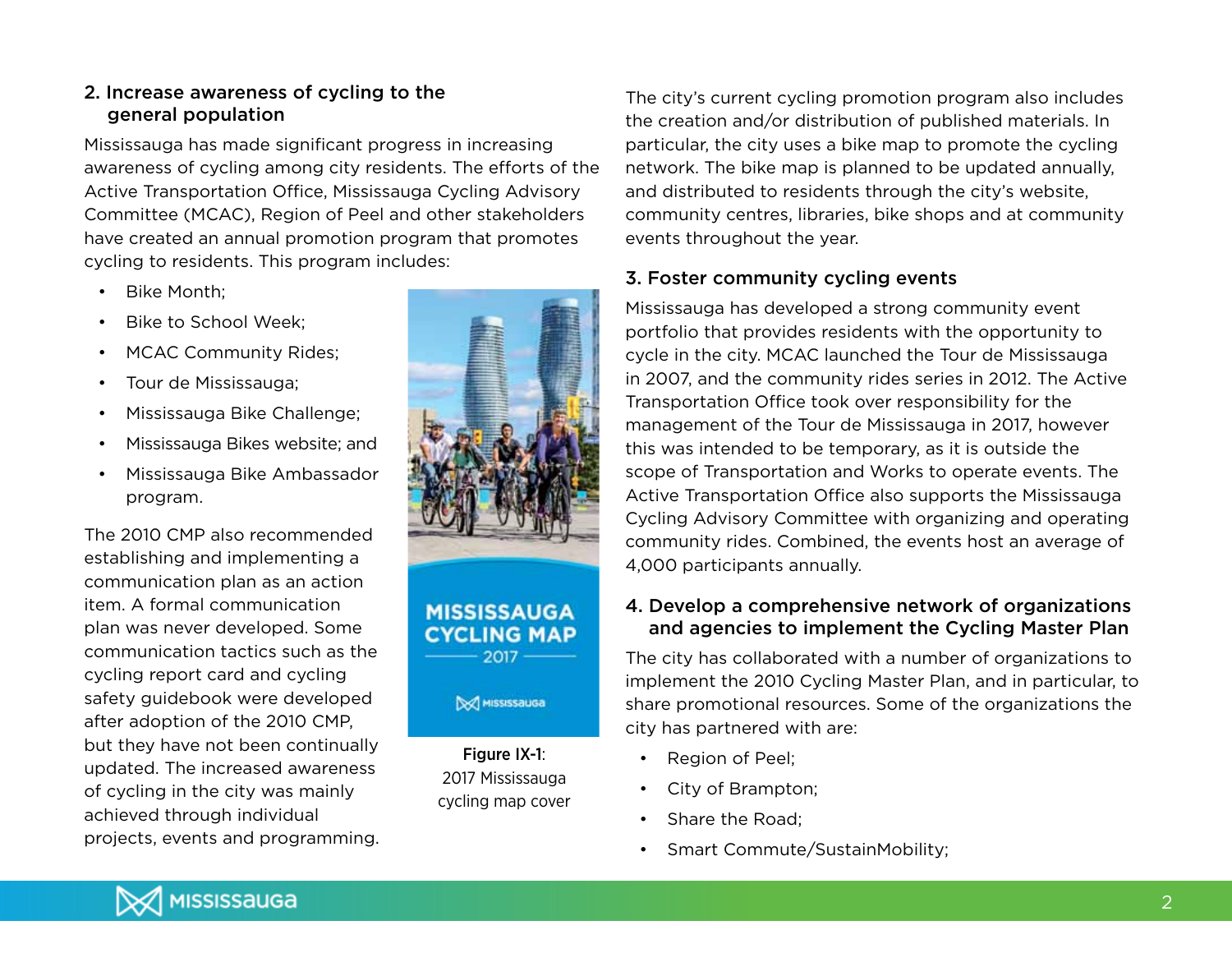- Metrolinx/GO Transit; and
- Waterfront Regeneration Trust.

For example, Share the Road and the Region of Peel now produce free cycling guides and provide safety equipment, such as bike lights and bells, which the Active Transportation Office helps to distribute. As well, GO Transit and the Waterfront Regeneration Trust worked with the Active Transportation Office to include Mississauga in the "Trail-to-GO" program, providing wayfinding for cyclists and pedestrians between the Waterfront Trail and GO Transit stations along the Lakeshore GO Rail line. These partnerships have been important to promoting safe cycling in Mississauga.

## 5. Establish a tourism plan focused on cycling

Mississauga has not developed a tourism plan focused on cycling. Instead, the Active Transportation Office has focused its efforts on reaching out to people who live and work in Mississauga.

The City of Mississauga is currently developing a tourism master plan that will include cycling. Cycling is listed as an activity in the Mississauga tourism guide and its activity map includes several key recreational trails in the city.

#### 6. Develop a stronger working relationship with Peel Regional Police

Collaboration with Peel Regional Police has been limited. They have recently developed a bicycle registration program and distribute some anti bike theft publications. They also run the Peel Children's Safety Village which provides bicycle safety education.

## 7. Establish an educational plan for motorists and cyclists

Mississauga has improved cycling education opportunities and offers several resources and programs for residents to learn more about cycling including:

- Peel Region Cyclists Handbook;
- Cycling safety content on Mississaugabikes.ca website;
- CAN-BIKE cycling education program;
- Peel Police Children's Safety Village;
- MCAC Community Rides:
- Ad hoc clinics and workshops; and
- Bicycle Ambassador program.

Many of the resources and publications have been distributed by the Active Transportation Office. The Cycling Ambassador program also helps to distribute a large amount of this material during the summer.

## Best Practices

Motivating more Mississauga residents to cycle more often, and increasing the number of cycling trips in the city requires residents to change their transportation habits. Cultural practices, social influence, emotions and attitude all come into play in the decision to start cycling or cycle more.<sup>1</sup>

The City of Sydney Cycling Enablement Strategy did a review of global best practices in cycling behavior change initiatives. The review included 92 case studies from 26 cities, across 14 countries, in 4 continents. They concluded that the decision to cycle is rarely made in a private bubble; it is shaped by external influences, such as individual desires and abilities, social influences and the physical environment.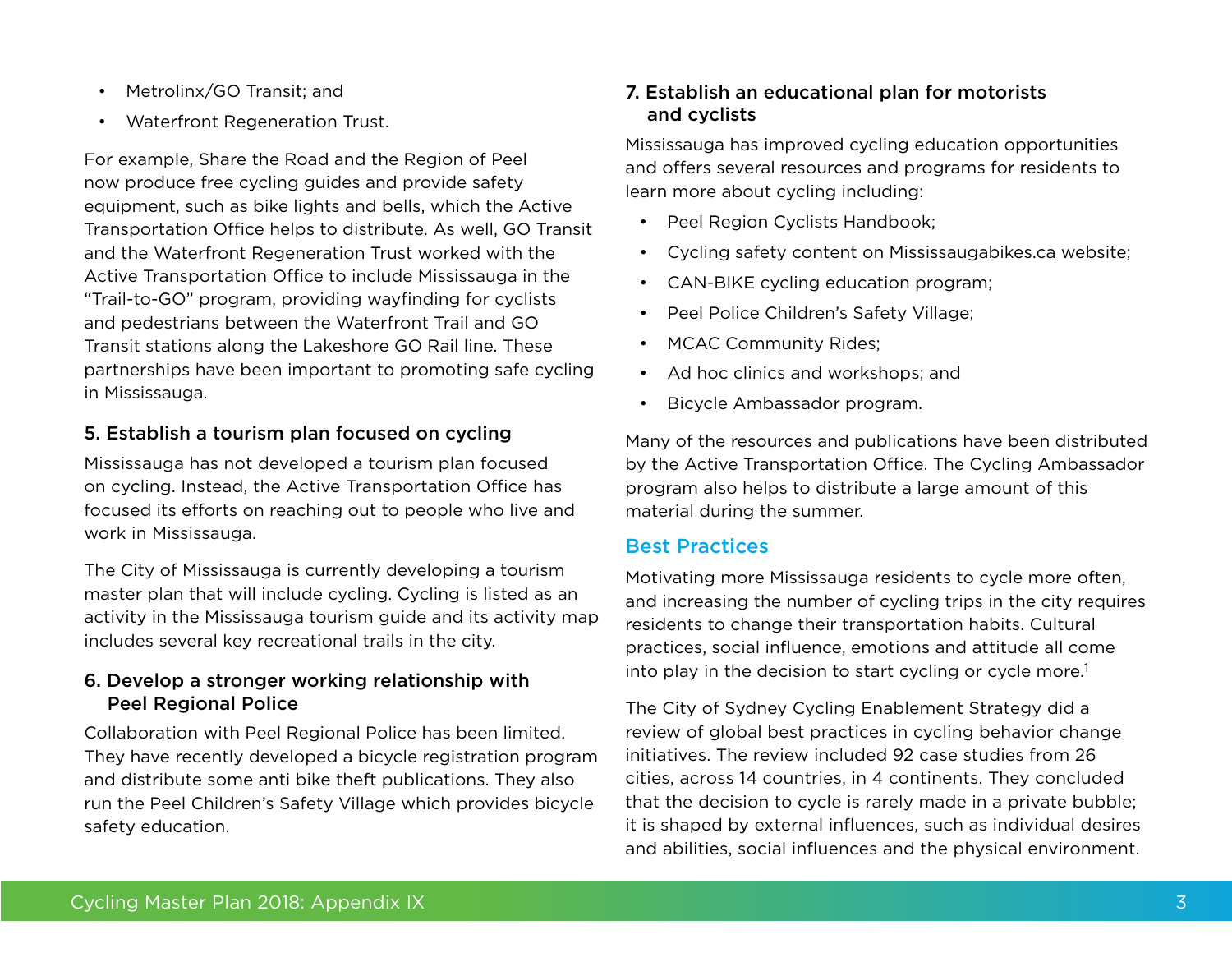These other factors should be addressed in cycling plans, in addition to the infrastructure.2

The City of York (population 200,000) used a combined cycling infrastructure and promotional strategy under the framework of the UK Cycling City and Towns Program. The program was initiated with an investment of £4.65 million (\$8.72 million CAD) and took place over the course of four years (2008 to 2011). Between 40% and 50% of the total project budget was allocated entirely towards promotional programs. Results from the program indicate that the cycling mode share doubled from 10% to 20% over the four years. The City of York now holds the distinction of having the 3rd highest cycling rates in the UK. $3$ 

Promotion and education programs can maximize the use of existing infrastructure, provide education and awareness of travel alternatives, promote safer and more respectful behavior between road users, and help to precipitate a positive change in societal and cultural attitudes towards active transportation.

#### Branding

A number of cities have branding for their bike programs and/ or infrastructure. This branding can be put onto city websites, social media, and physical assets such as signage and bike racks. The branding helps to identify a unified and cohesive program, and



Figure IX-2: "Bike Vancouver" branded bike rack. Photo by the City of Vancouver.

promote communication channels for public interaction. It can also contribute to a shared identity that encourages residents to start cycling or cycle more. In addition, from an economic development perspective, it can help promote the city as a healthy, vibrant, and enjoyable destination for those visiting or considering visiting. A strong cycling identity can act as a major attractor for businesses who want to locate in cities that offer a high level of transportation choice to their employees.

Copenhagen's "I Bike CPH" is a recognized international brand and has become synonymous with active

transportation and livability. The brand has been used to market Copenhagen as a modern and healthy metropolis, attracting international conferences, highly educated new residents, and guests by highlighting the excellent cycling conditions. The brand is used on signage, as well as on their website and smartphone navigation apps.4



Figure IX-3: Screenshot of "I Bike CPH" branded cycling navigator by the City of Copenhagen

The City of Mississauga should develop a public brand for cycling initiatives that promotes Mississauga as a "bicyclefriendly city."

#### Public Communication

Comments from the 2018 Cycling Master Plan consultation have indicated that people appreciated the interaction available through the project website, and would like more outlets for communication, such as through social media.

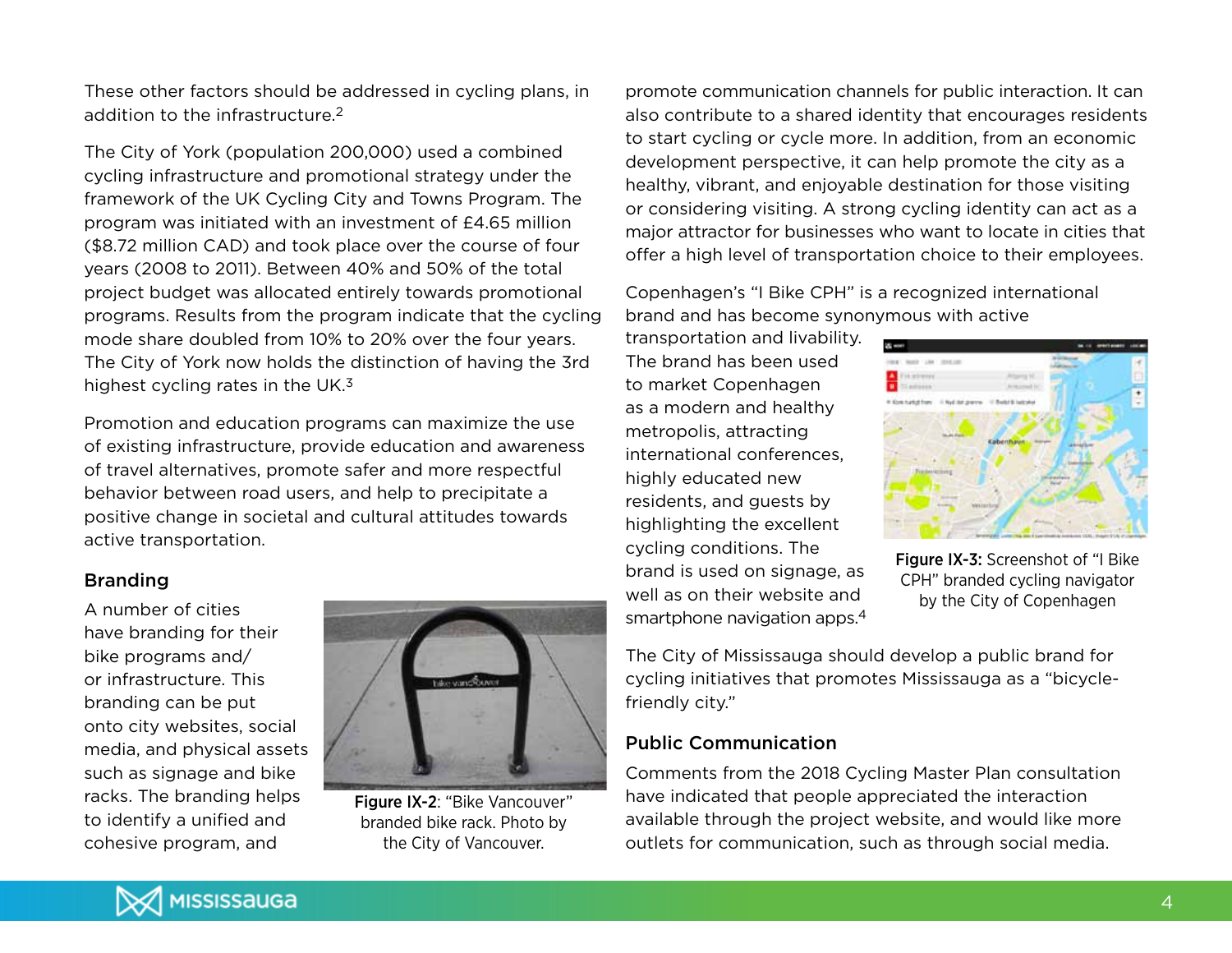The City of Toronto has a comprehensive cycling website, including an up-to-date network map, cycling infrastructure

projects list, and information about education and programs.5 This information is also advertised through a dedicated Twitter account.6

Many cities use social media to advertise cycling initiatives and maintain public interest. Two-way communication may also be used to collect public feedback.



Figure IX-4: Screenshot of City of Toronto Twitter account for cycling infrastructure

The City of Mississauga should update its trails and cycling website, and allow for easy updates by cycling staff to ensure information is current. The website should also allow easy communication with staff. Social media accounts for the Active Transportation Office should also be created to actively release information to the public, advertise cycling events, and solicit public participation.

## Promoting and Celebrating New Infrastructure

The city should do more to advertise and celebrate new cycling infrastructure. Comments from the public consultations have indicated that many people are unaware when new infrastructure is planned, being built, and opened. Websites from other municipalities generally have this information, as well as how to use new types of facilities.

Comparing the implementation strategies of Chicago, IL and Salt Lake City, UT demonstrates how promotion campaigns can significantly increase the use of new infrastructure. In

Chicago, promotion and education campaigns were executed in combination with cycling infrastructure development to promote bicycle commuting. In Salt Lake City, cycling infrastructure was installed with little direct promotion. Consequently, the impact on commuting rates in Salt Lake City was less significant than in Chicago. The overall bicycle mode share in Salt Lake City stayed relatively flat (1.52% in 1990 to 1.49% in 2000, while in Chicago, mode share doubled, from 0.28% to 0.50% over the same period).7

One strategy of highlighting new and existing infrastructure, along with fostering a cycling culture, is to install bicycle

counters that display statistics on them. Eco-Counters have been used in many places to both provide data to planners, and show the public how many cyclists use a route. The San Francisco Municipal Transportation Agency



Figure IX-5: Bike counter with public display in San Francisco, CA. Photo by SFMTA.

has installed 75 permanent bike counters. Many show an active daily and yearly bike count. This helps communicate to the public how many cyclists actually use a facility, which is often underestimated. As well, the data is available online to the public as part of a communications and open data strategy.8

A website, social media platforms, e-mail newsletters and media releases are all outlets to let the public know that something new has opened. Extending this to celebrate and advertise the new infrastructure can generate interest and enthusiasm in trying it out, and spreading the word.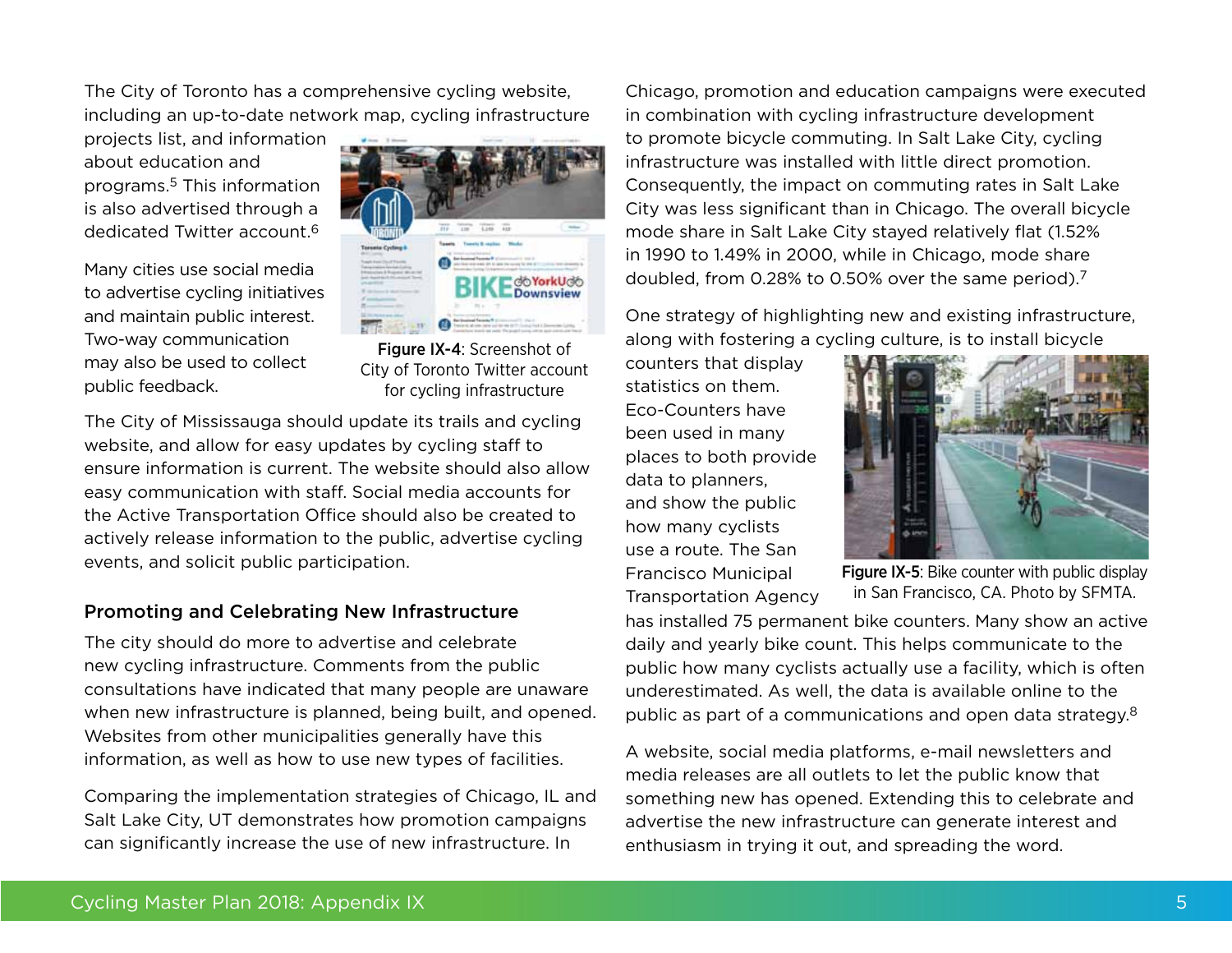## Encouraging Bicycle and Multi-Modal Commuting

Metrolinx, GO Transit and MiWay support and are working towards multi-modal commuting. Metrolinx's recently released Regional Transportation Plan supports cycling and proposes a regional cycling network.9 They also operate Smart Commute, a program that encourages commuters to walk, cycle, and carpool.10 The City of Mississauga is a member of Smart Commute. GO Transit and MiWay allow bicycles on buses and trains (with some limitations), bike parking is available at all rapid transit stations, and enclosed bike stations are being built at some GO stations.

Much of the marketing and promotion for these are being done by Metrolinx, and proposed through Mississauga's Transportation Demand Management strategy (TDM).11 The Active Transportation Office should continue to support these programs.

## Cycling Events and Initiatives

The Tour de Mississauga and MCAC Community Rides are popular cycling events in the city. They help to promote bicycle infrastructure and cycling in the city. Keeping these

events running is important. The City of Mississauga should support these events, but because they require a time and staff investment that is beyond the capacity and mandate of the Active Transportation Office, it is recommended that they be operated by a third party.



Figure IX-6: MCAC Community Ride in Mississauga

## Education and Bicycle Skills Training

Many municipalities provide or support bicycle education, safety materials, and skills training. This is normally in the form of safety guides, online information, and cycling skills safety courses, such as CAN-BIKE.

The City of Toronto provides CAN-BIKE courses for a fee, through its Parks, Forestry & Recreation department.12 CAN-BIKE is the only accredited cycling safety program in Canada, operated by Cycling Canada.13 The City of Thunder Bay partners with a local not-for-profit organization to provide low-cost CAN-BIKE based cycling education programs for residents of all ages, including bike rodeos for kids, community discovery rides, commuter courses, workplace courses, women-only courses, 55+ courses, advanced cycling courses and instructor workshops. Branded "Safe Cycling Thunder Bay," it is one of the largest programs of its kind in North America.14

Mississauga should continue to provide cycling safety publications and information. This can be done through public outreach, using the existing Bike Ambassador program that hires students during the summer for this purpose. The city should also look to grow its CAN-BIKE based cycling skills program.

#### Promotion in Schools

Promoting cycling in schools encourages early development of cycling skills, and provides good exercise habits for young people.

The City of Vancouver and Province of British Columbia partner with a local cycling advocacy group, HUB Cycling,

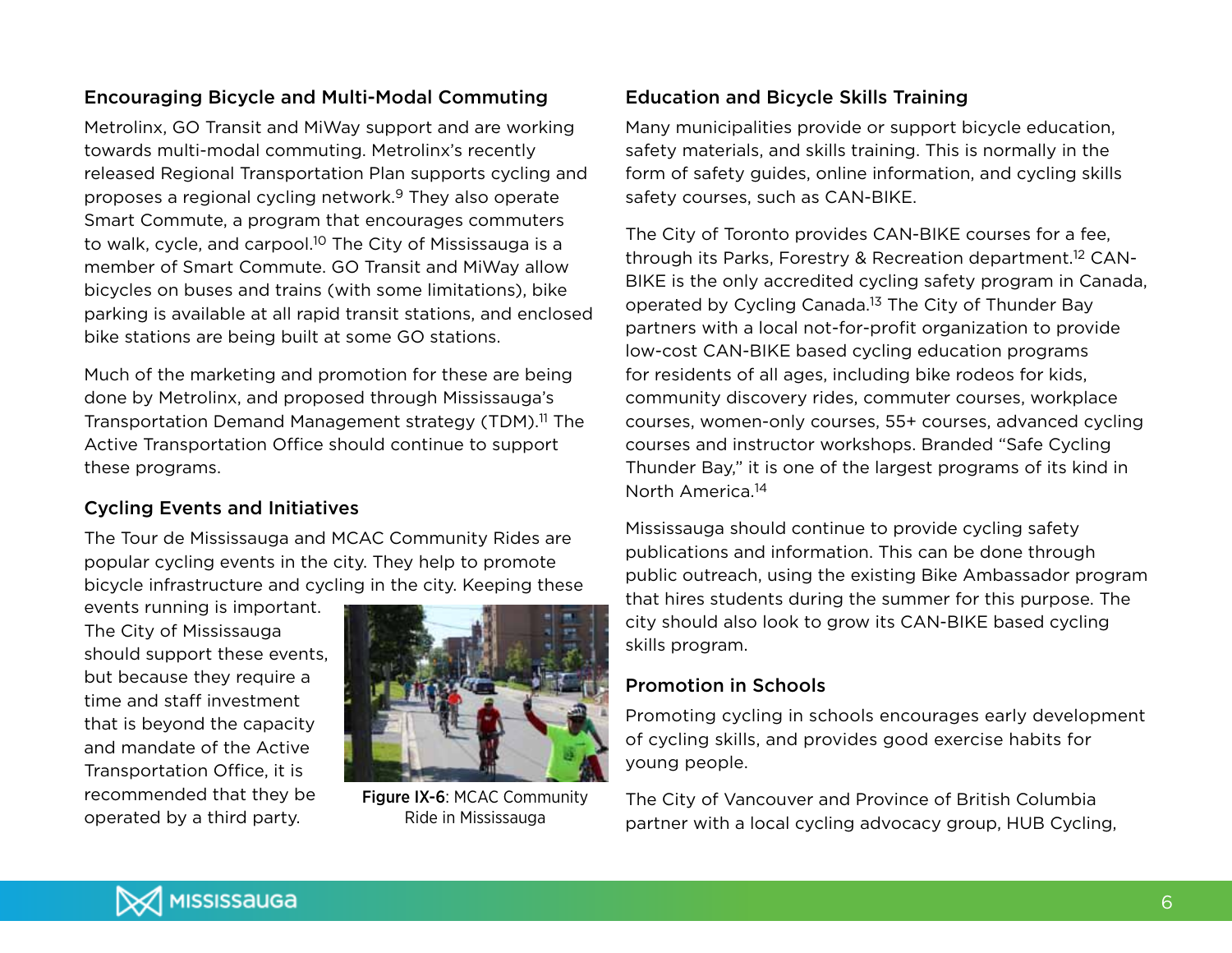to execute year-round promotion and education programs including a comprehensive bike to school education program. This education program includes courses for children in grades 3 to 8 that teach rules of the road and safe cycling skills, and provides the opportunity to practice on neighborhood streets. In 2016, HUB Cycling's team of certified instructors taught courses to 4,134 students in 32 schools.<sup>15</sup> 49% of the course participants said that they were more likely to ride a bike after completing the program. This finding is in line with a nationwide German elementary school cycling education program that establishes lifelong cycling habits through early cycle-skills training.16

The work of encouraging students to cycle to/from school fits well with regional-level goals and responsibilities. The Region currently operates the Peel School Travel Planning program, the bike rack program, and Bike to School Week. A cycling skills program for students would be beneficial. The City of Mississauga should continue to liaise with the Region of Peel as necessary to support these programs and investigate opportunities to support cycling skills education in schools.

#### Education through Enforcement

Police enforcement can be used as a tool to educate cyclists and drivers. Ontario has some specific laws that affect motorists' interaction with cyclists. The "Dooring" law requires that drivers and passengers only open doors into traffic when safe to do so, while stopped on the side of the road. While on-street parking adjacent to bike lanes is not as prevalent in Mississauga as it is in other cities, this is still a concern, and something drivers need to be aware of.

In 2015, Ontario enacted a one-metre passing law, where motorists must leave a minimum of one metre between their vehicle and a cyclist when passing. As close passing has been brought up as a concern during public consultations, this could be a target of enforcement. Breaking either of these laws can result in fines and demerit points.17

The City of Mississauga should work with Peel Regional Police to support enforcement that encourages safer driving and cycling behaviours. Additional education through ticket diversion programs could also be considered as a proactive strategy.

#### Conclusions

Since adopting the 2010 Cycling Master Plan, Mississauga has made significant progress in fostering a culture of cycling and motivating residents to ride. Thanks to the vision and efforts of the Mississauga Cycling Advisory Committee, and the increased promotion and education focus of the Active Transportation Office, Mississauga runs several successful annual programs that have helped to further the 2010 Cycling Master Plan goals and position Mississauga as a leading city in the Active Transportation promotion and education field.

Although a lot of progress has been made, there are many opportunities to improve. Mississauga's promotion and education efforts are currently driven by opportunity rather than strategy. The city should develop a comprehensive promotion and education strategy, drawing on the successes of other cities, then set measurable goals and work diligently to implement and achieve them.